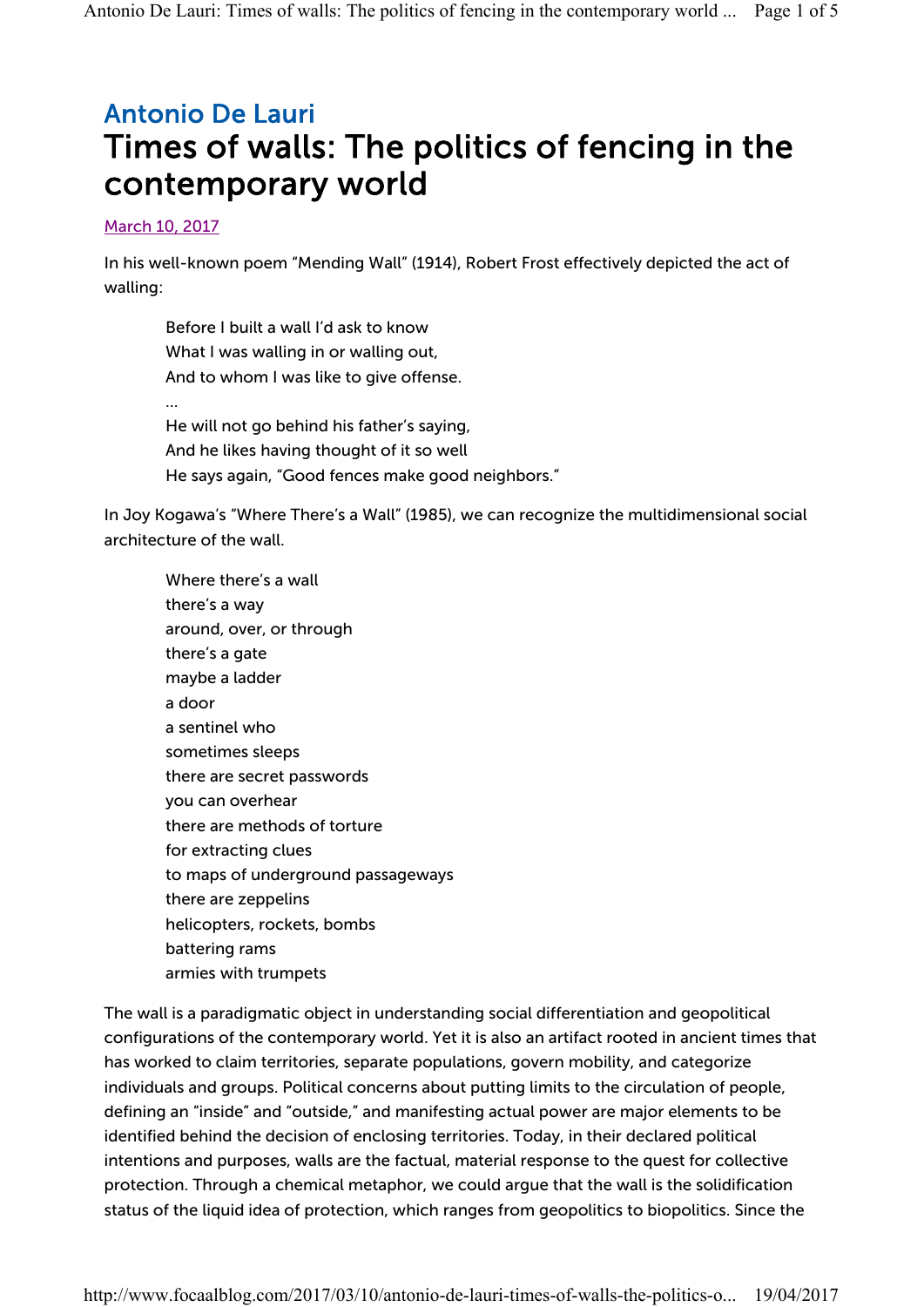dawn of civilizations, walls were built to demarcate borders and defend territory and spatial identities against "Others": fencing off enemies and defining a specific worldview (as in the case of the Great Wall of China) or delimiting proto-administrative and military units, as in the case of the Roman limes (Momsen 1894; Quétel 2012).



Arizona border, Douglas Sector, November 2017 (© Elisabeth Vallet)

Classical historiography has traditionally approached *limes* as a limit of the "civilized world." This approach has been more recently questioned by a more nuanced understanding of the limes. If Romans saw Northern populations as Barbarians, the construction of physical barriers was in any case meant not as "the end of the world" but rather as strategical demarcations. The Roman Empire was not technically exclusivist: potentially, everybody could be conquered and, as historian Claude Quétel has reminded us, the Imperium Romanum coincided with the orbis terrarum. The main functions of the limes were, therefore, to both materialize the imperium and protect it.

The most important *limes* was the Northern one, which assumed a strong military connotation as a defense to the perceived aggressiveness of Northern tribes. Nonetheless, the barrier moved northward, and the formerly feared populations were slowly integrated into the Empire. The Northern wall was a bio-dimensional, proto-frontier fiscal limit and in turn shaped Vikings' walls. If the Northern *limes* was the more fortified, in fact, Vikings built their own barriers to protect local populations from Southern populations; this is the case, for example, of the Danevirke, a system of fortifications in Schleswig-Holstein commanded by King Godfred of Denmark in AD 808 in order to protect his kingdom. Danish tribes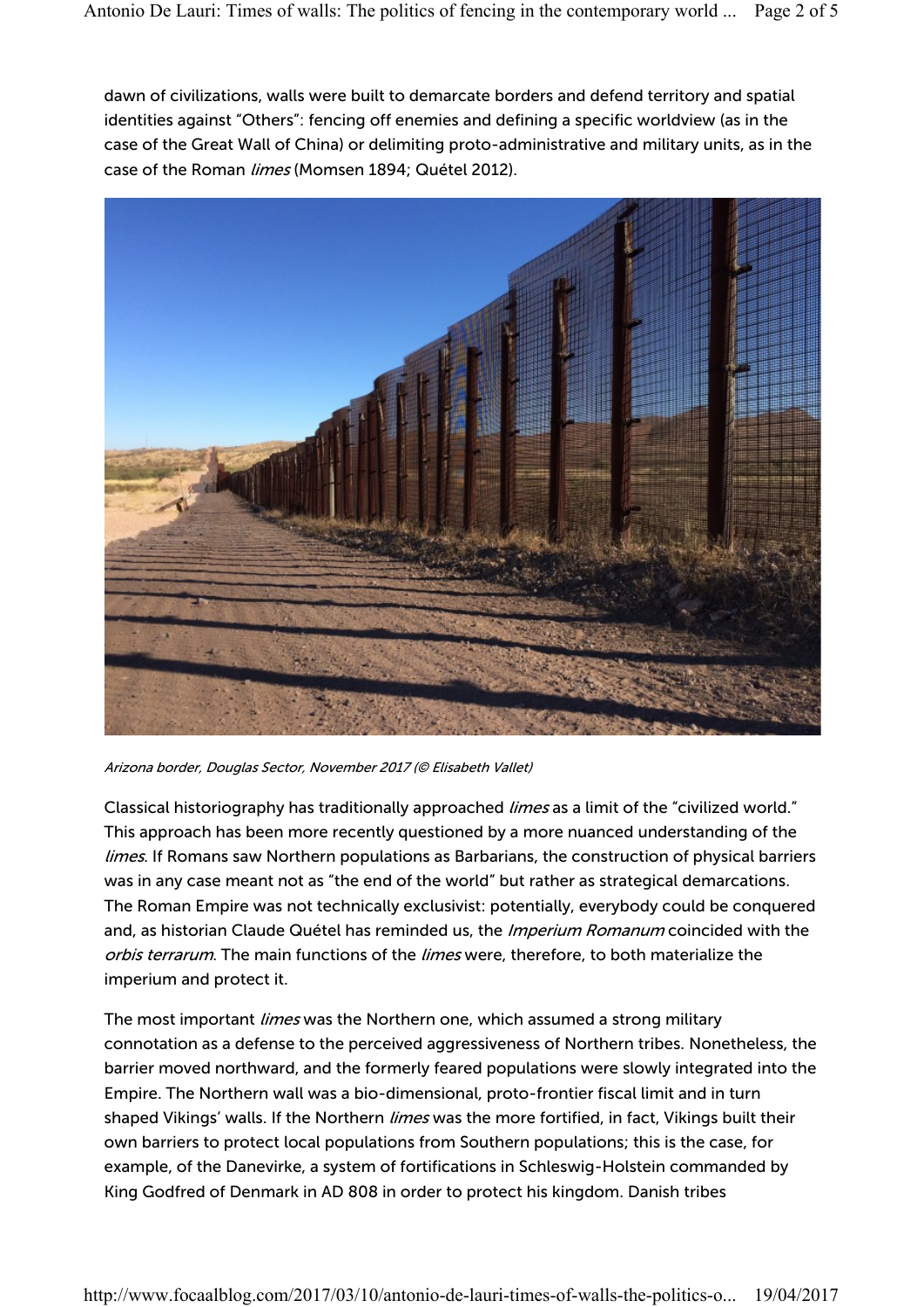confederated in the eighth century and thereafter felt the urgency of defending their territory from the expansionist plans of the Francs.

The Danevirke was at the same time a proto-frontier and a bastion. It shaped and limited territorial identity and lately played an important role in nationalist discourses (Quétel 2012). The role of the wall as an agent of identification and exclusion has always been central to the concerns of nation-states and empires (Chaichian 2014). The act itself of seizing land has often been accompanied by the use of barriers (examples are the *pomerium* founding Rome or barbed wire progressively moving the American frontier westward) (Razac 2003; Simonelli 2001). But spatial and territorial control is not the only task ascribed to walls and fences, since they also prove functional to disciplinating populations and to the application of biopolitical governance in citizens' everyday lives: governing mobility is the most effective way of governing bodies.

According to recent surveys and reports, at least 65 countries now have border walls or barriers, and the rate at which they are springing up is unprecedented. The past three decades have seen an astounding rise of books, articles, and new journals focusing on the issue of "security" ranging from urban security to surveillance technologies, from international relations to microlevel forms of human security, from counterterrorism to the current refugee crisis. In fact, the proliferation of security publications in scholarly arenas resonated to some extent with the explosion of insecurity debates in the public sphere. Intrinsically connected to regimes of security/insecurity, borders control and management have instilled a large number of ethnographic and more theoretical analyses that definitively confirmed Étienne Balibar's (2003) hint that borders are at the center of human experience. Far from being instruments to simply block the transnational movement of people, borders are central devices of people's lives trajectories and thus represent a crucial angle from which to observe the way in which human mobility interacts with and confront nation-state politics of protection and rejection.

In global history, the ideology of protection (of cities, empires, nations, etc.) has often translated into the factual construction of walls and fences. In Europe, collective imaginary was molded for decades by the Berlin Wall, the emblem of separation inherently linked to the political and cultural universe of the Cold War era. As of 2013, the United States, Israel, Spain, Greece, and India had together a total of 6,000 kilometers of walls (Vallet 2014). Today, the global multiplication of border barriers (e.g., Bulgaria-Turkey, Hungary-Serbia-Croatia, Norway-Russia, Ukraine-Russia, Tunisia-Libya, etc.) may be seen as a sign of the reaffirmation of the nation-state in the transnational context. In this sense, contemporary walls and fences—notwithstanding the political, geographical, and cultural diversity in which they are today inscribed—reproduce a transversal historical feature: that of substantializing political power and, at the same time, protecting its territorial domain.

We know that borders are legal constructions, sometimes subject to different regimes of law. Yet, border walls in the contemporary world paradoxically indicate zones in which legal protection is somehow suspended. Borders are spaces of social density, and although walls and heavy militarization of borders are not leading to an overall decrease in irregular migration, their environmental and political costs are significant, while the human costs are difficult to quantify. A world without borders has represented the main mantra of major exponents of globalization, be them big corporations or humanitarian organizations. And yet,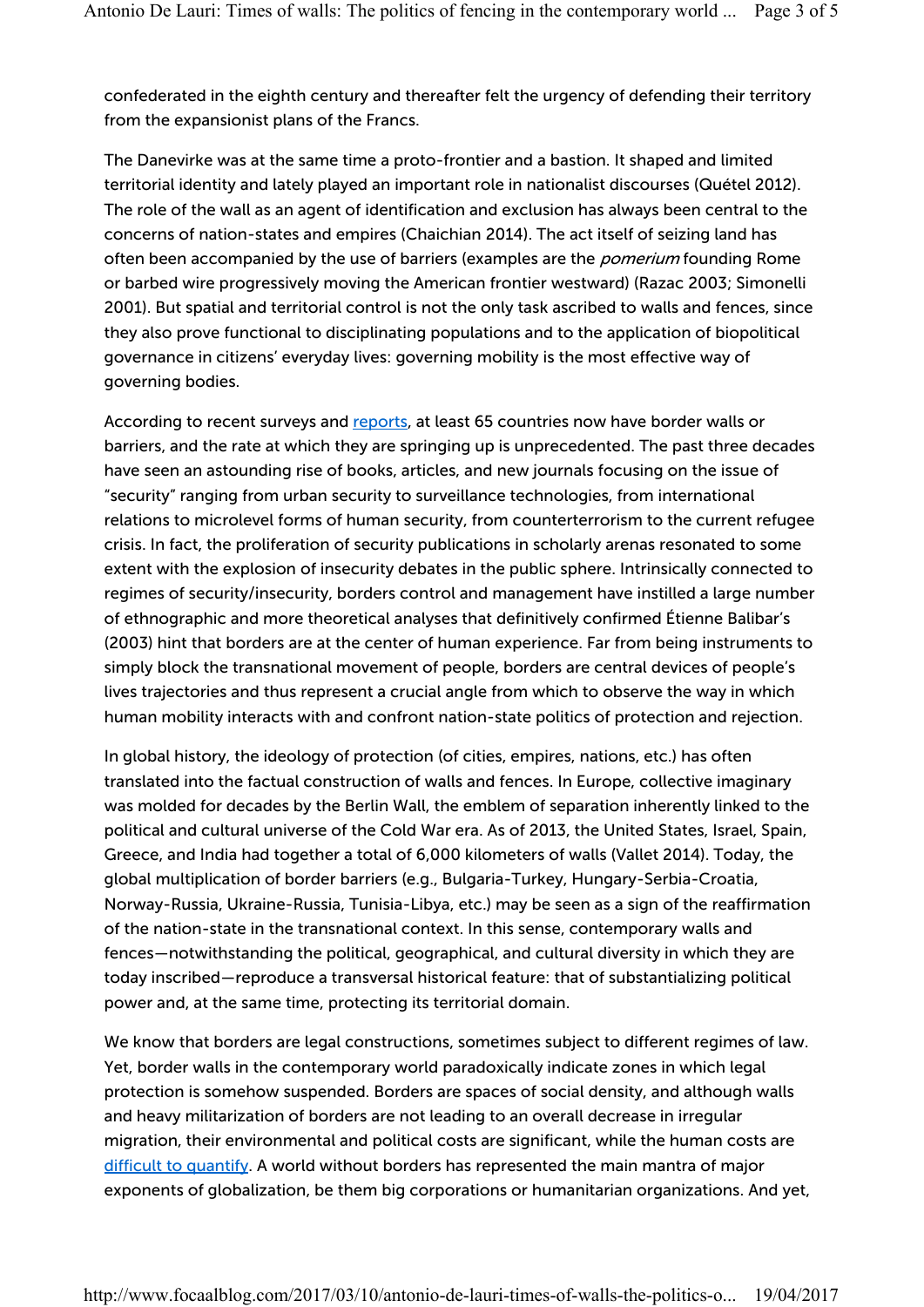walls and fences are not in contrast to globalization borderless discourses and flows. They are rather "fault lines of globalization" (Ritaine 2009), built both against and along these discourses and flows: walls and fences symbolize the affirmation of a privileged few who actually live the promise of globalization and defend its privileges through "teichopolitics," the politics of building barriers (Rosiere and Jones 2012). At the same time, as objects that reveal contested instances of power and sovereignty, walls are shaped by "domopolitics" (Walters 2004): they are physical limits through which notions of home and protection materialize.

In the contemporary world, walls stand between and within nations. Political scientist Wendy Brown has maintained that what characterizes border walls and fences in different areas of the world is that these fortifications respond to a specific phenomenon: the decline of sovereignty in the nation-state. Even when they demarcate nation-state boundaries, the majority of walls and fences today are not built as defenses against potential attacks by other sovereigns. Rather, Brown argues, these barriers mostly target nonstate transnational actors—individuals, groups, organizations, industries. They respond to transnational rather than international relations and react to persistent though often subterranean powers, rather than to military forces (Brown 2010).

It is true that migration, organized crime, terrorism, smuggling, political movements—all subject to the materiality of walls—are today inscribed in a post-Westphalian world order in which forms of sovereignty and governance are contested among a plurality of political and economic actors. However, it seems like the rapid reproduction of border barriers today reflect three main aspects. First, they signal a resurgence of nation-state ideologies in the public discourse. Second, they confirm that the importance of territorial sovereignty—rather than diminishing, as many have argued in the past decades—is still intimately linked to the political syllogism "identity-territory-governance" and is increasingly more dependent on nation-states capacity to simultaneously absorb transnational mobility and exercise coercive force over borderlands. Third, they clearly illustrate the strict nexus that exists between the state apparatus and its theatrical manifestations—whether a wall is useful or not, its spectacle can be seen by everybody.

Antonio De Lauri is Senior Researcher at the Chr. Michelsen Institute, Norway. He has published on topics related to legal anthropology, war, human rights, freedom, and humanitarianism. He currently conducts research on humanitarian militarism and the global history of walls and fences.

## References

Balibar, Étienne. 2003. We, the people of Europe? Reflections on transnational citizenship. Princeton, NJ: Princeton University Press.

Brown, Wendy. 2010, Walled states, waning sovereignty. Brooklyn: Zone Books.

Chaichian, Mohammad A. 2014. Empires and walls: Globalization, migration, and colonial domination. Leiden: Brill.

Quétel, Claude. 2012. Murs: Une autre histoire des hommes. Paris: Perrin.